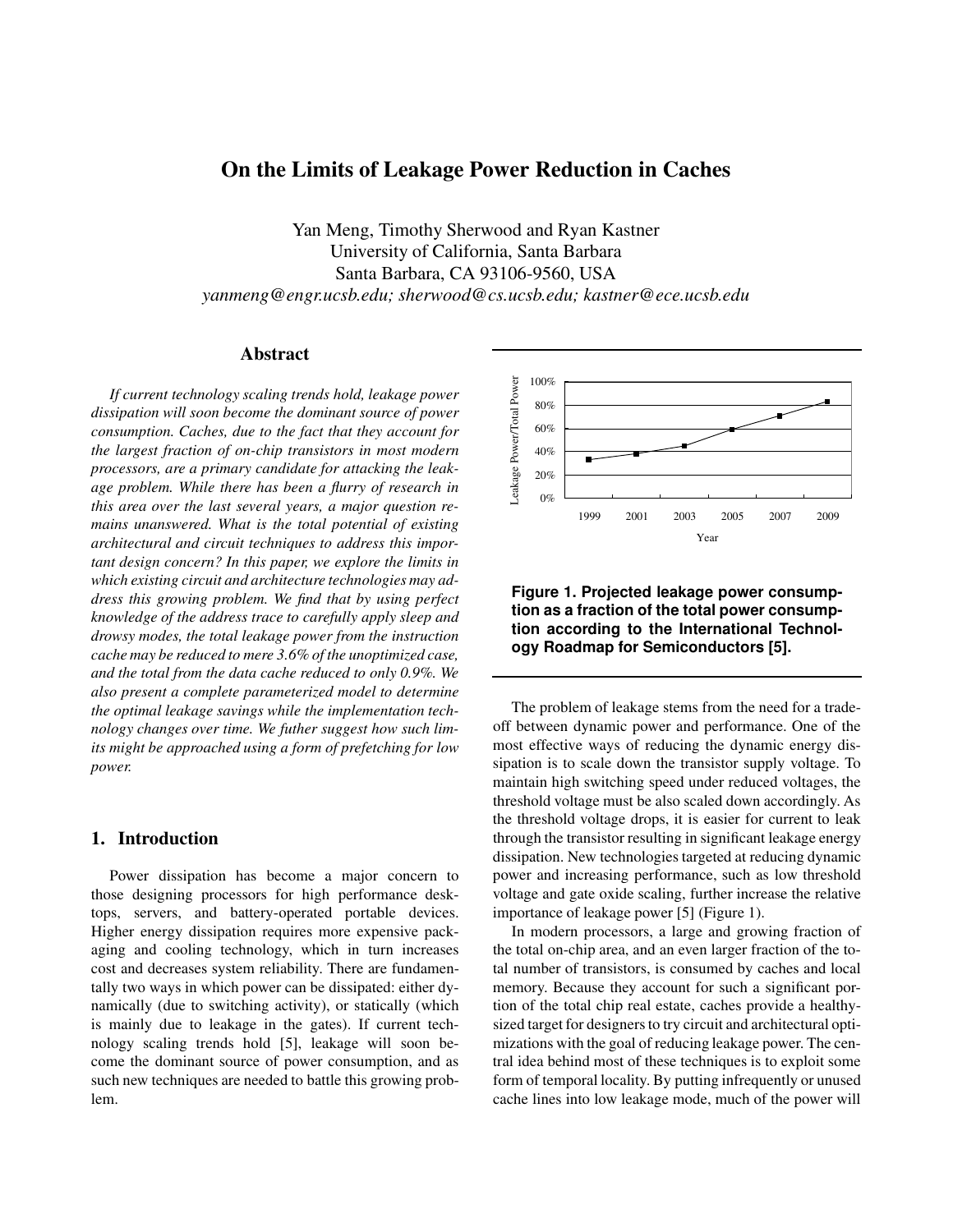be reduced. By keeping frequently accessed cache lines active, total performance will not be reduced significantly.

Though there are several circuit techniques and management schemes concerning how and *when* to turn on or off individual cache lines, little work has been done to explore the *limit* of how well such techniques can work. What is the best we could hope to do with a given low power technology? The primary goal of this paper is to explore these limits under different architectural and design assumptions in the hope of guiding research effort on leakage power in much the way that Belady's MIN algorithm [1] helps (and continues to help) in the study of replacement policies.

There has been lots of work on leakage power reduction already, and any proposed methods for calculating the limits of their effectiveness must be both general enough to capture a variety of techniques, yet specific enough to provide useful bounds. Our methods capture both state-preserving and state-destroying techniques, and additionally we show how to optimally combine two such techniques into a hybrid scheme. We show that, given perfect knowledge of the future address trace, there exists a break-even point between Drowsy and Gated- $V_{dd}$ . If the same cache line is accessed twice in an interval of time less than or equal to this breakeven point then Drowsy mode should be used. If the same cache line is not used again within an amount of time greater than the break-even point then more power can be saved by turning off the cache line using Gated- $V_{dd}$ . If these timings are known, then an optimal policy can be achieved.

Clearly perfect knowledge of the future trace is not always known, but it serves several purposes. First it provides an important bound. No management method will be able to beat our power reduction scheme under the given circuit assumptions. Second, it demonstrates that there is still a great deal of potential for policy decisions (when to turn a cache line on or off) to significantly reduce leakage power. Finally, while perfect knowledge of future references cannot be known, it can often times be approximated by architecture techniques such as address prediction or *prefetching*. We explore this relationship between prefetching and low power and show the counter intuitive result that prefetching has the potential to lead to lower power. In particular, our paper shows:

• We relate the potential savings that can be obtained from Drowsy and Gated- $V_{dd}$  techniques, under various assumptions for both the instruction and data caches.

• We show that with oracle knowledge of future accesses, a simple optimal power management scheme can be derived from a small set of circuit parameters.

• In addition to showing the optimal leakage savings on a set of implementation parameters, we present a parameterized model to determine the optimal leakage savings while the implementation technologies change over time.

• We show that while both schemes are useful on their own, when combined, we can push the upper bounds of the leakage power savings to 96.4% for the instruction cache and 99.1% for the data cache with the 70nm implementation technology.

• Combining both the next-line and the Stride-based prefetching techniques, it is possible to approach the upper bound of the data cache (savings of 92.4%), which is about 7% better than turning off cache lines after 10K cycles.

The rest of the paper is organized as follows. We review related work and motivate our limit study in Section 2. In Section 3, we propose our method for combining the Gated- $V_{dd}$  method and the drowsy method. We also explore the limit of leakage power saving that we can potentially achieve using our hybrid scheme. A model which parameterizes all the individual assumptions is also presented. Section 4 describes our simulation setup and the benchmarks in our study, and shows the results of our empirical study in exploring the upper bounds. In Section 5, we present the prefetching techniques employed in our method and experimental results. We offer concluding remarks in Section 6.

# **2. Circuits and Architectures of Reduced Cache Leakage Power**

In order to derive a useful limit for leakage power reduction in caches, we must first begin with a discussion of those related technologies so that our model will be grounded in reality. In this section we review several circuit techniques, and develop the general ideas of our approach.

Leakage power comes from transistors that are simply left on, and the easiest way to think about reducing the amount of the consumed leakage power is to "turn off" those transistors that are not needed. While this is the easiest to think about, it is by no means the easiest to implement. One such approach, Gated- $V_{dd}$  [12], attempts to solve this problem by reducing leakage through the use of a high threshold sleep transistor to break the connection from the supply voltage  $V_{dd}$ . This leakage reduction technique is often called *sleep mode*, and this is the naming convention that we use here. While efficient in saving leakage, *sleep mode does not preserve the state of the data*. When a cache line is needed again after it has been put to sleep, it must be refetched from lower levels of the memory hierarchy. This refetch is essentially an extra cache miss, and this process can take many cycles depending on the memory hierarchy, architectural assumptions, etc.

A different way of saving leakage power in the caches is to make use of *multiple supply voltages*. When the cache line is left fully on, it will dissipate too much leakage power. If  $V_{dd}$  is fully gated, it will use very little power, but the data is lost. A compromise is to use a *lower* supply voltage when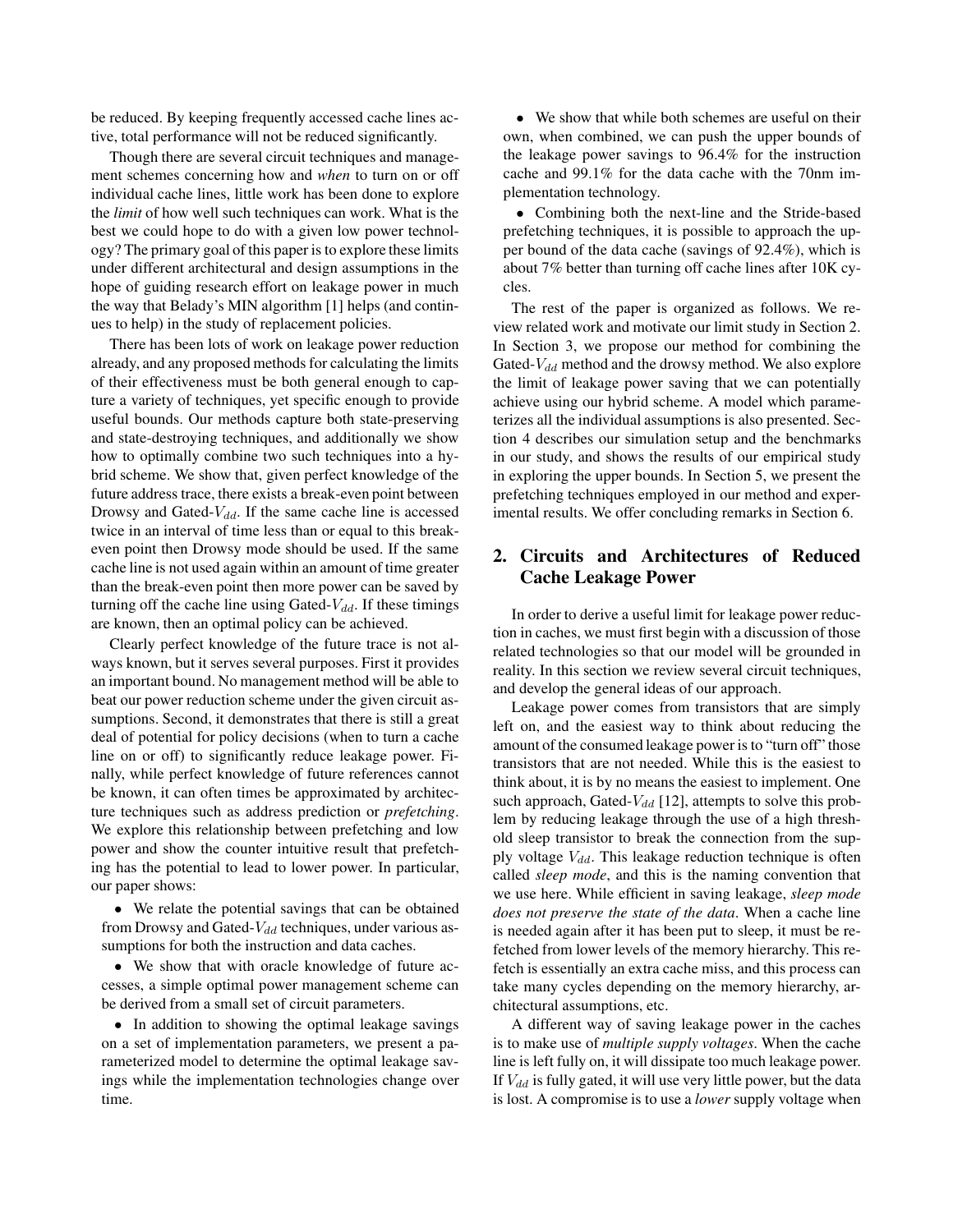data is not needed for a while. This will reduce the leakage power without losing the data. The trade-off is that, while data will be preserved at this low supply voltage, it cannot be accessed while in this state. Thus there is a small wakeup time associated with changing from the lower voltage up to  $V_{dd}$  (hence the name "drowsy"). Drowsy mode does not fully turn off the memory, and thus does not reduce the leakage power as much as Gated- $V_{dd}$ . For a piece of data that is not going to be accessed for a very long time, sleep mode will be better because it reduces more leakage power. For a piece of data that is accessed in a moderate amount of time, drowsy mode will be better because there is not a large re-fetch penalty. This sets up one of the fundamental questions answered in our paper — how long is long enough for each mode?

While our paper attempts to address a previously unanswered question, there is a great deal of prior work aimed at reducing leakage power in caches. While we cannot describe all of such techniques in full here, we briefly describe some representative studies here. DRI cache [12] uses the Gated- $V_{dd}$  technique to dynamically adjust the size of the active portion of the cache by turning off a bank of cache lines based on the miss rates. Kaxiras et al. [6] proposed the cache line decay scheme to turn off the cache lines in the dead periods of their cache generations using the Gated- $V_{dd}$  technique. Instead of placing both the tag and the data into the sleep mode, AMC [19] keeps the tag alive and tracks the miss rate with respect to the ideal miss rate. This helps to dynamically adjust the turn-off interval and control the overall performance. Velusamy et al. [16] used formal feedback-control theory to adaptively adjust the cache decay interval and cache lines are turned off accordingly. Another approach to reducing leakage power is called drowsy cache [8], which decreases the supply voltage of idle cache lines. Specifically, all cache lines are periodically placed into drowsy mode. [9] studies techniquesfor data retention with lower supply voltage. Parikh et al. [10] compared Gated- $V_{dd}$  and drowsy cache at different L2 latencies with HotLeakage and showed Gated- $V_{dd}$  is superior for a set of faster L2 latencies. Heo [4] reduced bitline leakage by leaving bitlines open whose cache banks are not accessed. In contrast, Zhang et al. [17] studied a software approach. They used compiler to insert power mode instructions that control the voltage for the cache lines to control leakage energy.

All of the above approaches strive to develop a scheme for predicting when a section of the cache should be put into a low power mode. They all use some heuristics based on either static analysis or run-time behavior to determine what mode each line should be in. One major open question is: what is the best that these approaches could hope to do? Clearly some of the cache lines will have to be left in a high  $V_{dd}$  mode so they can be accessed, but how many

and for how long? Are these approaches the ultimate in policy leakage power reduction, or is there still room for improvement?

## **3. Calculating the Limits of Leakage Power Reduction Techniques**

Now that we have reviewed the circuit and architecture techniques employed to reduce leakage power, we describe how to calculate the savings that could be achieved by an optimal approach.

#### **3.1. Cache Intervals**

Our analysis of the leakage power saving limit relies on the idea of breaking up the lifetime of each cache line into a series of *intervals*. An interval is the time that a cache line rests between two accesses. If an interval is very long then it would be beneficial to put that cache line in sleep mode for the duration of that interval. If an interval is very short, it should be simply left in a high- $V_{dd}$  mode. If an interval is somewhere in the middle, perhaps drowsy mode would be the best.

To illustrate the above situations, let's take a two-level loop example (Figure 2) extracted from a human resource management application. It counts the total number of people employed during a year. In the example, the interval  $(I_{add})$  of the two consecutive accesses to the same instruction *add* depends on the size of the inner loop. When the range of the inner loop variable  $j$  is large, the interval  $I_{add}$ is long, which indicates the cache line of add instruction should be put into sleep mode to save leakage power. And when the range is very small, the interval  $I_{add}$  is small, which means this cache line should be left in the high- $V_{dd}$ mode for fast accesses. While the range is in the middle, the drowsy mode should be applied to save leakage power without much performance cost. The idea behind our optimal scheme is to determine what the best policy would be for each interval in the program, and then to apply the appropriate leakage technique to that interval.

In an optimal approach, each interval can be thought of as atomic in the eyes of the optimal policy. With oracle knowledge of the future address traces known (as would be for an optimal approach), there should be no reason to perform any new power saving techniques in the middle of an interval. Instead, the same technique should have been applied for the entire duration of the interval as less power would be consumed with the same penalty (for either wakeup or re-fetch).

One thing to note is the notion of live intervals and dead intervals. A live interval starts when a new memory is brought into the cache frame, and ends after the last access. Between the last access to a line of memory and the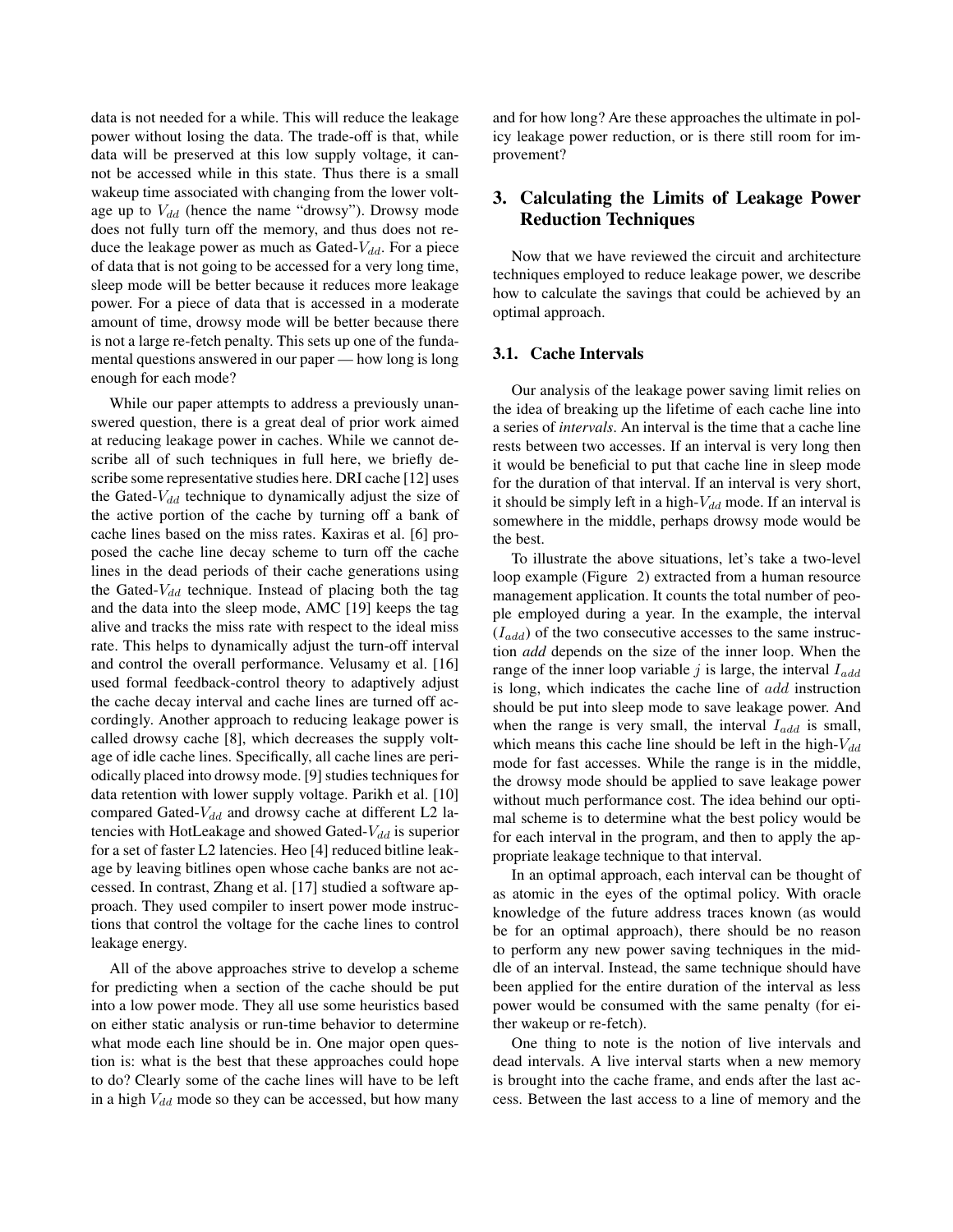```
......

int i, j, sum, total;

int low(int);

int high(int);

......

for (total = 0, i = 0; i < 12; i ++)
{

  for (sum = 0, j = low(i); j < high(i); j++)sum += a[j];sum *= i;
  add: total += sum;
}
```
...... **Figure 2. The access interval example. The interval length of the consecutive accesses to the add instructions depends on the range of the inner loop**  $\vert high(i) - low(i) \vert$ .

time it is evicted from the cache, it is regarded as dead. Besides turning off cache lines in dead periods as the cache decay scheme does [6], our method also explores the live period of a cache generation, which demonstrates high potentials in leakage reduction. In fact we found that dead periods did not contribute a large amount of leakage savings in the optimal case, because *any* long interval would be turned off whether live or dead. Thus the only additional savings that are achieved from considering dead intervals are from short dead intervals, of which there are very few. For the rest of this paper we ignore the effect of live and dead intervals, and instead concentrate on the durations of the intervals.

#### **3.2. The Optimal Approach**

Our optimal approach works as follows. Each cache access interval is first classified into one of the following three types: sleep-mode optimal, drowsy-mode optimal and active-optimal. If the size of an interval is very small (i.e. there are multiple consecutive accesses within a short period of time), then it is best to leave the cache line in a fully active (non-power saving) mode. If the size of an interval is long, then the best policy is to completely turn off that cache line (sleep) and then re-fetch it when it is needed again. The final case is if the interval size is neither very long nor very short. In this case it is best to put the cache line into a drowsy state, which consumes a small amount of power, has a small wakeup cost and has the advantage of retaining the data values.

The key to dividing intervals into these categories is knowing the precise length of an interval. The interval length where the power saving mode changes is an *inflection point*. There are two inflection points: one between sleep and drowsy modes and the other between drowsy and active modes.

One thing to note is that our optimal approach will have *no-effect* on the performance of the machine. Because we assume perfect access pattern knowledge, an optimal approach can *re-fetch any needed data just before it is needed* and avoid any performance impact. By exploiting this fact we can separate out the power problems from the performance problems. Even though a just-in-time re-fetch or perfect prefetching will not affect the performance of the machine, it does have a power cost which we do consider in this paper. Figure 3 is used to illustrate this point. In the sleep mode, due to turning off the cache line to save leakage power, the data is not preserved. If the data is accessed again, it needs to be refetched, and this refetching process may usually take 7 cycles [10]. Without just in time refetch (Figure 3(b)), the other parts of the whole system will have to stall for these 7 cycles, waiting for the data to be ready. The stall will lead to significant energy consumption as the big circle indicates. Similar things happen to the drowsy mode. But the drowsy mode preserves the data and only takes 1-2 cycles [8] to wake up the cache line. So, without just-in-time refetch (Figure 3(d)), the amount of energy the drowsy mode consumes is less than that of the sleep mode during the system stalling, which is indicated by a small cycle. By contrast, with just-in-time refetch (Figure 3(c) and (e)), the data will be ready when it is needed and the whole system does not need to be stalled and to consume energy for waiting for data.

For the convenience of illustrating how our approach works in general, we will use (Figure  $4(a)$  and (b)) to show how the inflection points are calculated. Figure 4(a) shows that the sleep mode and the drowsy mode require time to reduce the voltage from high  $V_{dd}$  to off  $(s_1)$  and from high to  $V_{dd_{low}}(d_1)$ , respectively. Also, there is a similar time overhead in coming out of the mode ( $s_3$  or  $d_3$ ). For the sleep mode, since the latency  $D$  of fetching data from L2 cache is longer than  $s_3$ , there is another overhead ( $s_4 = D - s_3$ ) before the next access. We divided the lifetime of an interval into several durations to illustrate these overheads. Figure 4(b) shows the length of each duration  $s_1$ ,  $s_2$ ,  $s_3$ ,  $s_4$ ,  $d_1, d_2, d_3$  in an access interval of both a sleep mode and a drowsy mode. The total length of the cache access interval using the sleep technique is  $s = s_1 + s_2 + s_3 + s_4$ , and that of using the drowsy mode is  $d = d_1 + d_2 + d_3$ .

For the sleep mode, the data has been lost due to an induced miss [6] and must be re-fetched from the memory hierarchy. As such, there is a significant amount of power consumed by the dynamic activity required to fetch the data from the L2 cache, marked with "\*" in Figure 4(b). This dynamic power cost can be obtained from CACTI [15].

The sleep-drowsy inflection point is derived as the access interval length when the sleep and the drowsy modes consume the same amount of energy. If the interval is of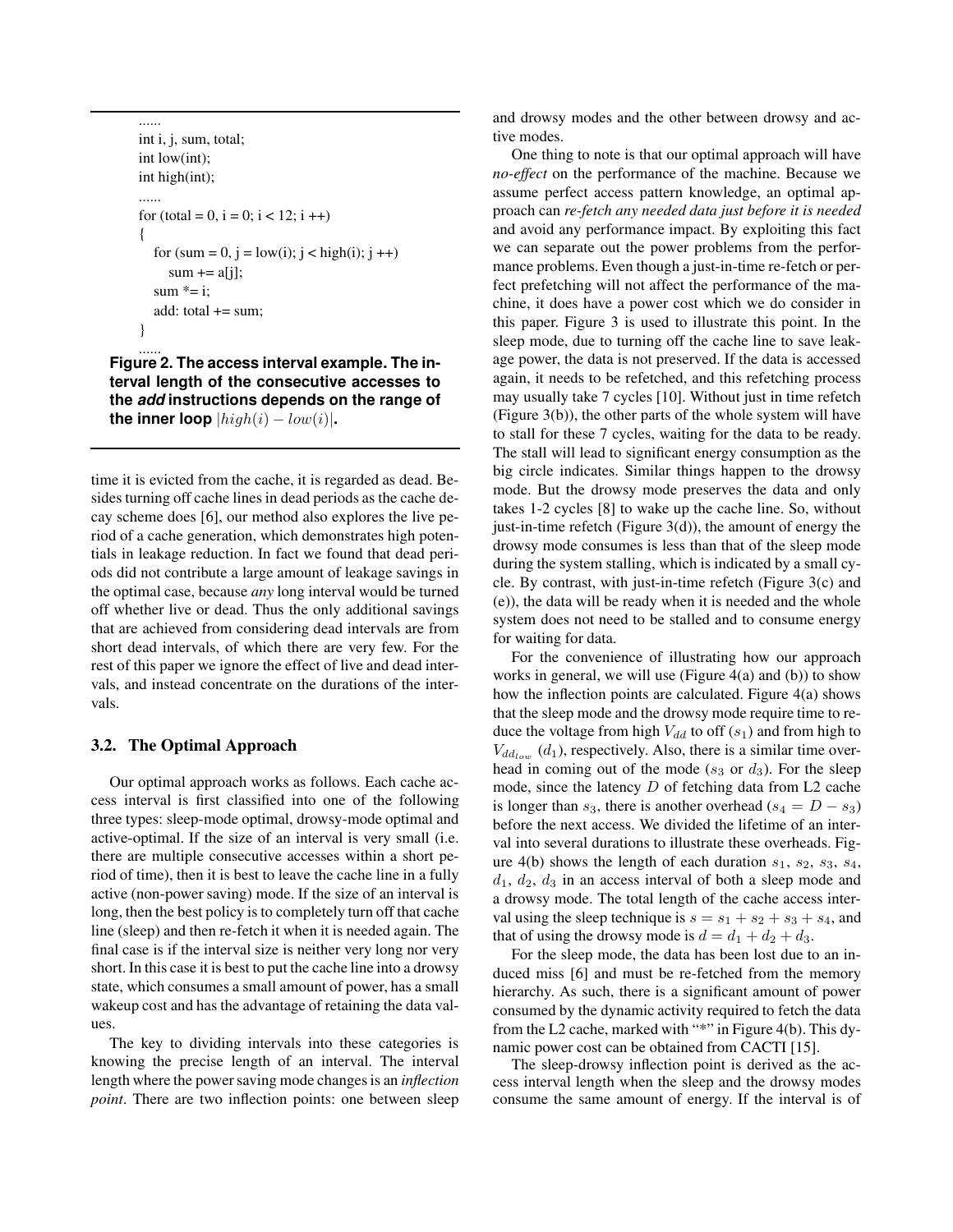

**Figure 3. Using perfect prefetching to avoid performance degradation. Assuming perfect access pattern knowledge, an optimal approach uses perfect prefetching to refetch data just before it is needed and avoids stalling the whole system to reduce energy consumption.**



**Figure 4. Time-Voltage Diagrams of Sleep-Mode and Drowsy-Mode. In Sleep-Mode the cache line is essentially turned completely off and the power consumed drops to nearly zero. While beneficial over a long period of time, there is a more significant overhead due to re-fetch. Drowsy-Mode has a smaller overhead, but the cache line still consumes a measurable amount of power because the voltage has not been completely turned off.**

a length less than the inflection point then drowsy mode would be optimal. If it is greater than the inflection point then sleep mode would be optimal. We denote the leakage power consumption of each cache line as  $P_L$ , which can be obtained from the HotLeakage tool [18], and the cost of dynamic power due to an induced miss for the sleep mode as  $C_D$ . The energy of a sleep mode interval can be calculated as Equation 1:

$$
E_S = \sum_{i=1}^{4} P_L(s_i) * s_i + C_D.
$$
 (1)

model can be calculated as Equation 2:

$$
E_D = \sum_{i=1}^{3} P_L(d_i) * d_i.
$$
 (2)

When the two modes consume the same amount of en-

$$
E_S = E_D. \t\t(3)
$$

Applying the data in Figure 4(b) into Equation 3, we can calculate the sleep-drowsy inflection point.

The other inflection point is between drowsy and active modes. The drowsy-active inflection point is calculated as the sum of the durations  $d_1$  and  $d_3$ , within which the voltage changes either from  $V_{dd}$  to  $V_{dd}$  or from  $V_{dd}$  to  $V_{dd}$ .

Note that the sleep-drowsy inflection point is the point at which sleep mode has the potential to save power of drowsy mode. Sleep mode does not provide benefit at small interval lengths because of the larger penalty associated with coming out of sleep mode (the power of re-fetch) as opposed to drowsy mode. The only way to save power on small interval lengths is to know exactly when the cache line will be accessed again so that it can be brought out of sleep mode before the data is needed. This is how an optimal leakage management scheme would take advantage of it's perfect knowledge. While clearly such an assumption is not easily translated to implementation, there are some ways in which we can hope to approximate perfect knowledge using a form of prefetching (see Section 5).

When an interval between two accesses to the same cache line is longer than the sleep-drowsy inflection point, using sleep mode has the potential to save more leakage power. When an interval is less than the sleep-drowsy inflection point but still greater than the active-drowsy inflection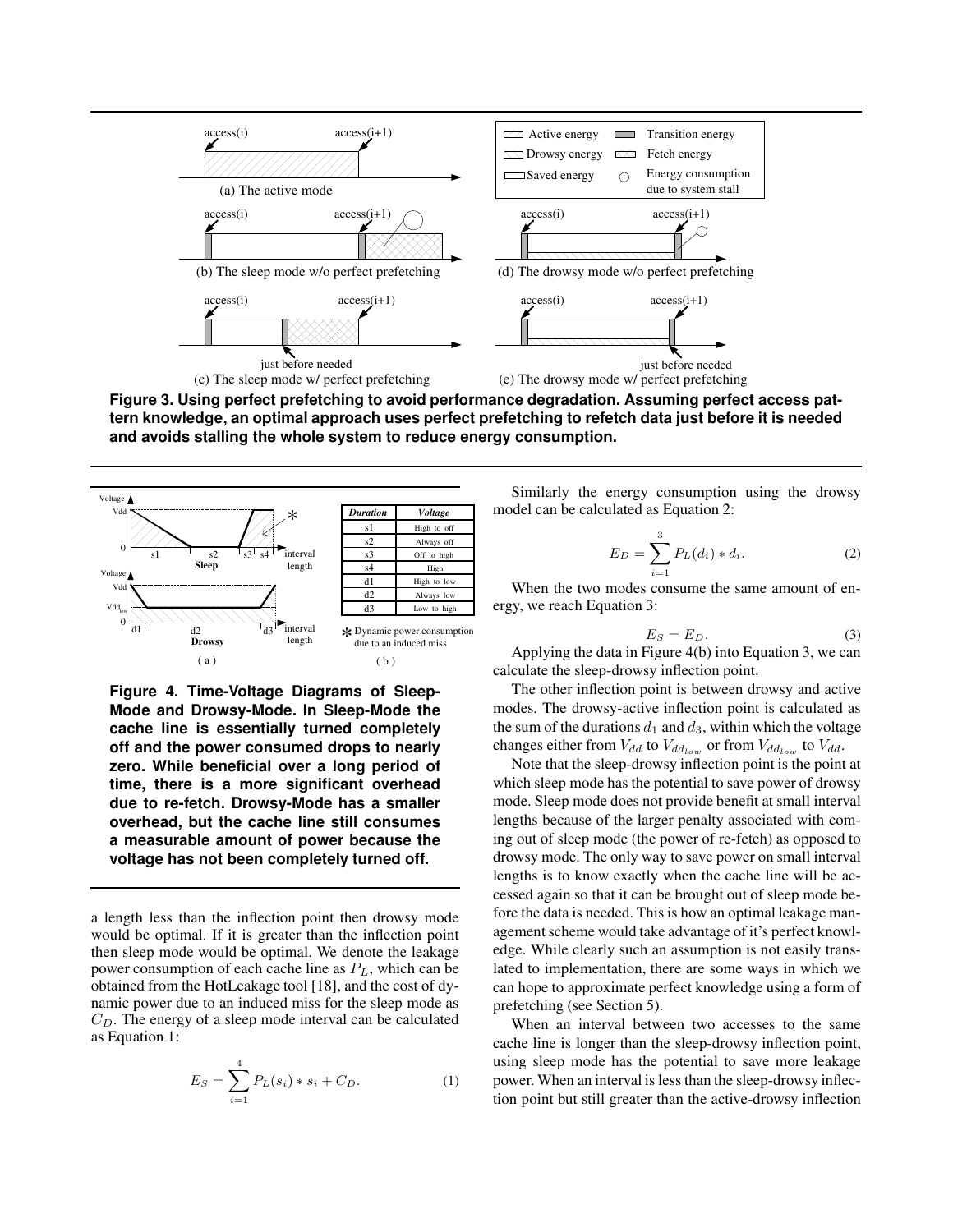point, the drowsy mode saves more leakage. When its interval length is less than the active-drowsy inflection point, the cache line is always active and cannot have its leakage power reduced without causing a delay in delivering the data.

```
Input: A set of intervals I
Output: Total leakage power saving
optimal leakage(I)
    total_saving := 0i := 0while (I_i \in I) do
        if (|I_i| > b) then
            total saving := total saving + sleep saving(|I_i|)
        else if (|I_i| > a) then
            total_saving := total_saving + drowsy_saving(|I_i|)
        else
            no leakage power saving can be obtained
        i := i + 1end do
    return(total saving)
```
**Figure 5. The algorithm to compute the optimal leakage power saving.**

Figure 5 details our optimal leakage power saving approach. By classifying cache intervals into the three types and applying to them the appropriate leakage saving mode, the maximal leakage power saving can be obtained as the accumulation of the leakage saving over all access intervals, which provides us an upper bound for optimal leakage power savings. It can be proved that based on the perfect knowledge of the lengths of all intervals, the optimal leakage power saving can be achieved by applying the proper operating mode on each interval (see *Appendix*).

### **3.3. The Generalized Model for Optimal Leakage Power Savings**

After illustrating our optimal leakage power saving approach, we evolve our approach to a complete model that can capture the optimal leakage savings while the configuration and technology changes over time. In this model, all the individual assumptions namely the durations, energy costs of transitions between modes, the leakage power consumption of each mode, and the intervals, are parameterized and used as inputs to the model. The transition energies can be obtained from CACTI [15], the leakage power consumption can be obtained from HotLeakage [18], and the intervals are from SimpleScalar [2]. The outputs of the model are the optimal leakage saving percentages of using the optimal sleep, optimal drowsy, and the optimal combining methods.



**Figure 6. The Optimal Leakage Power Saving Model. The circles indicates states and edges represent transitions between states.**

In the model (Figure 6), the circles indicate the states of Active, Drowsy, and Sleep, and the edges represent transitions between states (self edges means that the state remains the same in the next cycle). Each state is associated with its static power consumption (P), and the weights ( $E_{AD}$ ,  $E_{AD}$ ,  $E_{AD}$ ,  $E_{AD}$ ) on the edges are the transition energy consumptions. For example,  $E_{AD}$  is the energy consumption when transiting from the state Active to the state Drowsy.

The model for optimal leakage power savings serves two major functions. First, instead of being an abstract model, it is coded in C language and is publicly availabe for cache leakage studies<sup>1</sup>. Second and the most important is that this model was designed to explore the optimal leakage savings under different architectural and design assumptions with the hope of guiding research effort on leakage power study.

# **4. Empirical Study**

In Section 3, we discussed the limits of leakage power reduction techniques and how they are calculated. In this section we show limit results gathered from actual benchmarks with parameters extracted from modern processors and prior work. Our objective is to evaluate the limits on some leakage power saving techniques as applied to both instruction and data caches. We show an upper bound on the possible savings using Sleep mode, Drowsy mode, or a potential hybrid of the two. We also hope to show how these bounds can be approached using the idea of prefetching.

### **4.1. Methodology**

To test the amount of power that can be saved by using an improved leakage reduction technique, we employed detailed cycle-level simulation. The simulator we use is a version of SimpleScalar closely resembling Compaq Alpha 21264 [7]. The execution core is a 4-wide superscalar pipeline, and the memory hierarchy includes a 64KB, 2-way set associative L1 instruction cache with a single-cycle hit

<sup>1</sup> http://www.engr.ucsb.edu/∼yanmeng/leakage.html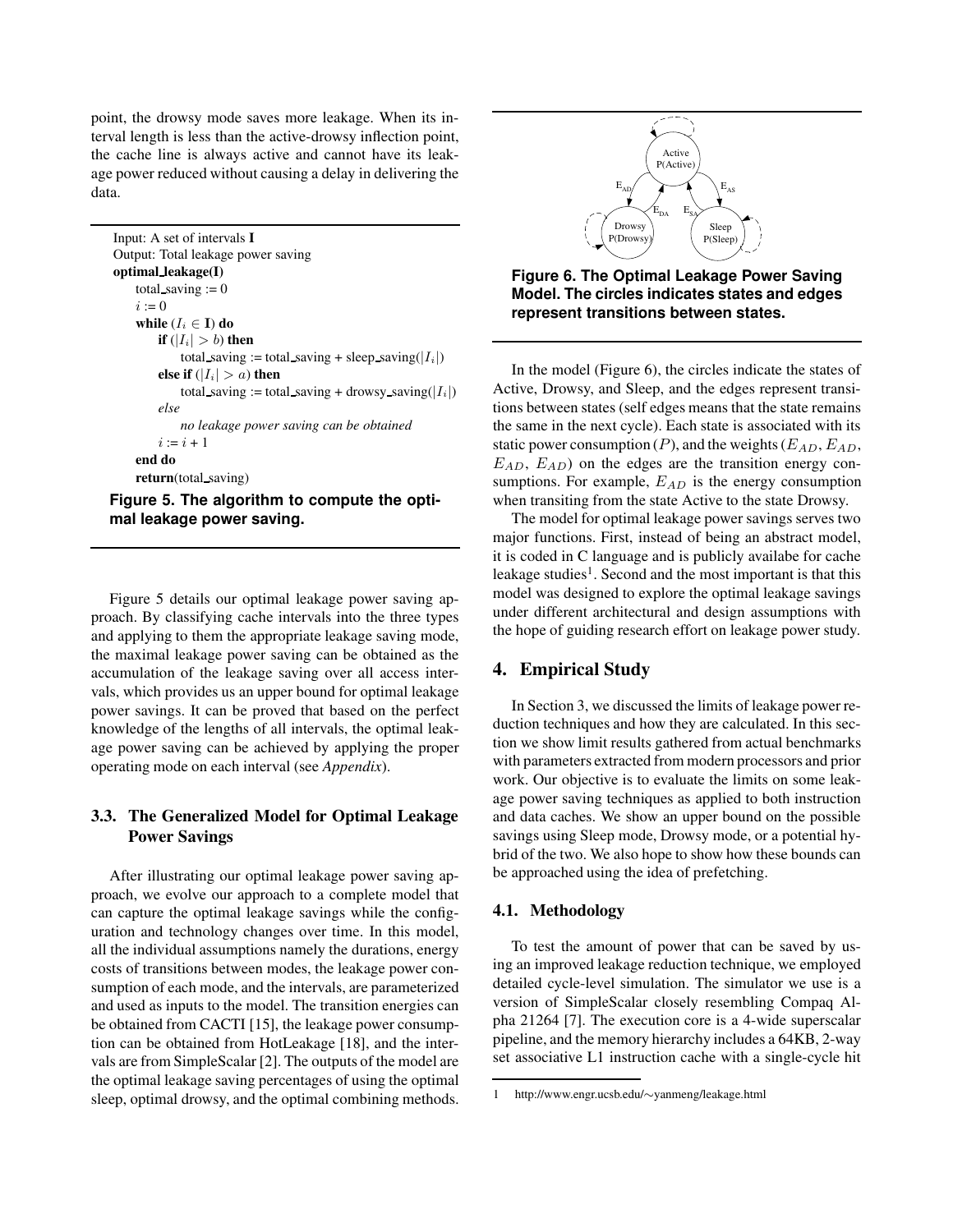latency, a 64KB, 2-way set associative L1 data cache with a 3-cycle hit latency, and a unified 2MB direct-mapped L2 cache with a 7-cycle hit latency. We use LRU as the replacement policy throughout the memory hierarchy.

In order to capture the most important program behaviors while at the same time reducing simulation time to reasonable levels, we used the simulation points that were described and verified in SimPoint [14]. The benchmark suite for this study consists of a set of six SPEC2000 benchmarks: *ammp, applu, mesa, vortex, gcc*, and *gzip* compiled for the Alpha AXP ISA. We chose these benchmarks because they are frequently used in the computer architecture literature, or in the case of *ammp* and *applu*, they are singled out in other leakage power reduction papers.

### **4.2. Calculating Inflection Points**

Inflection points are the keys to choosing the best power saving mode of a given interval distribution. An intervals with its length greater than the sleep-drowsy inflection point is put into the sleep mode, and an interval with its length less than the active-drowsy inflection point is left in the active mode. For an interval with its length between the two inflection points, it is put into drowsy mode to save power and has little performance impact.

| Technology          | 70nm | 100nm | 130nm | 180nm  |
|---------------------|------|-------|-------|--------|
| Active-Drowsy point |      |       |       |        |
| Drowsy-Sleep point  | 1057 | 5088  | 10328 | 103084 |

**Table 1. Active-Drowsy and Drowsy-Sleep inflection points dipicted in cycles for different technologies.**

To calculate inflection points with respect to different technologies, we used the durations  $s_1=30$ ,  $s_3=d_1=d_3=3$ and  $s_4$ =4 cycles [10] ( $s_2$  and  $d_2$  are dependent on an interval length). When we applied the parameters into Equation 1, 2 and 3, we obtained the inflection points shown in Table 1. The table shows that the value of the sleep-drowsy point decreases while the technology scales down from 180nm to 70nm (These are the only currently available technologies provided by the Hotleakage [18] tool. If in the future Hotleakage is extended to incorporate more technologies, our approach can still be applied to obtain their inflection points). This is due to the fact that the leakage power consumption per cache line increases while the dynamic energy consumption caused by an induced miss decreases with technology scaling down (see Equation 3).

Since 70nm is the most advanced technology that will be reached in a few years according to ITRS [5], we employed it and its corresponding sleep-drowsy inflection point (1057 cycles) in the rest of our study.

### **4.3. Combining Sleep and Drowsy Modes**

With the inflection points calculated, the first question to be answered is how well a hybrid of sleep and drowsy modes can perform versus sleep mode. If, in the optimal case for sleep mode, we can perfectly predict the distances between access to cache lines then we can potentially make use of sleep mode even if the cache line is accessed every 1057 cycles. In this case, there will be little benefit from using drowsy mode for those cache lines that are accessed more frequently than every 1057 cycles. However, if the threshold was different, if the inflection point between drowsy and sleep modes changed dramatically, there would be a point at which using both drowsy mode (for occasionally accessed line) and sleep mode (for rarely accessed lines) would become beneficial. The purpose of Figure 7 is to demonstrate this point. In our experiments, when a sleep mode is applied, the dynamic power consumption due to an induced miss was removed from the total leakage power savings.

The results in Figure 7 are derived based on the average leakage power saving of all the given benchmarks. Through this figure, we examine the potential effectiveness of a pure sleep mode versus a hybrid sleep/drowsy method where we change the minimum interval length that can be put into sleep mode from 1057 to 10000. These results indicate that a hybrid method (Sleep+Drowsy) can work consistently better than the sleep or the drowsy method alone, especially if one is very conservative about which lines are put to sleep. However, as the minimum sleep length approaches the sleep-drowsy inflection point (decreases), the usefulness of applying the drowsy method in addition to the sleep mode decreases. Under such conditions, the sleep mode removes most of the leakage power and thus there is not much more for drowsy to save. While clearly a non-optimal scheme will not have the luxury of perfect future knowledge, for those that we do have knowledge for, sleep mode should be applied very aggressively.

Moreover, the figure depicts that the gap between the hybrid method and the sleep mode for the data cache is much smaller than for the instruction cache. The reason is that the same cache block in the data cache tends to be less frequently accessed than in the instruction cache, and the interval-lengths between consecutive accesses are much longer. Hence, the sleep mode plays a much more important role in the data cache for the leakage power saving than in the instruction cache.

Finally, this figure also confirms that the small variances of the sleep-drowsy inflection point will not change our findings significantly.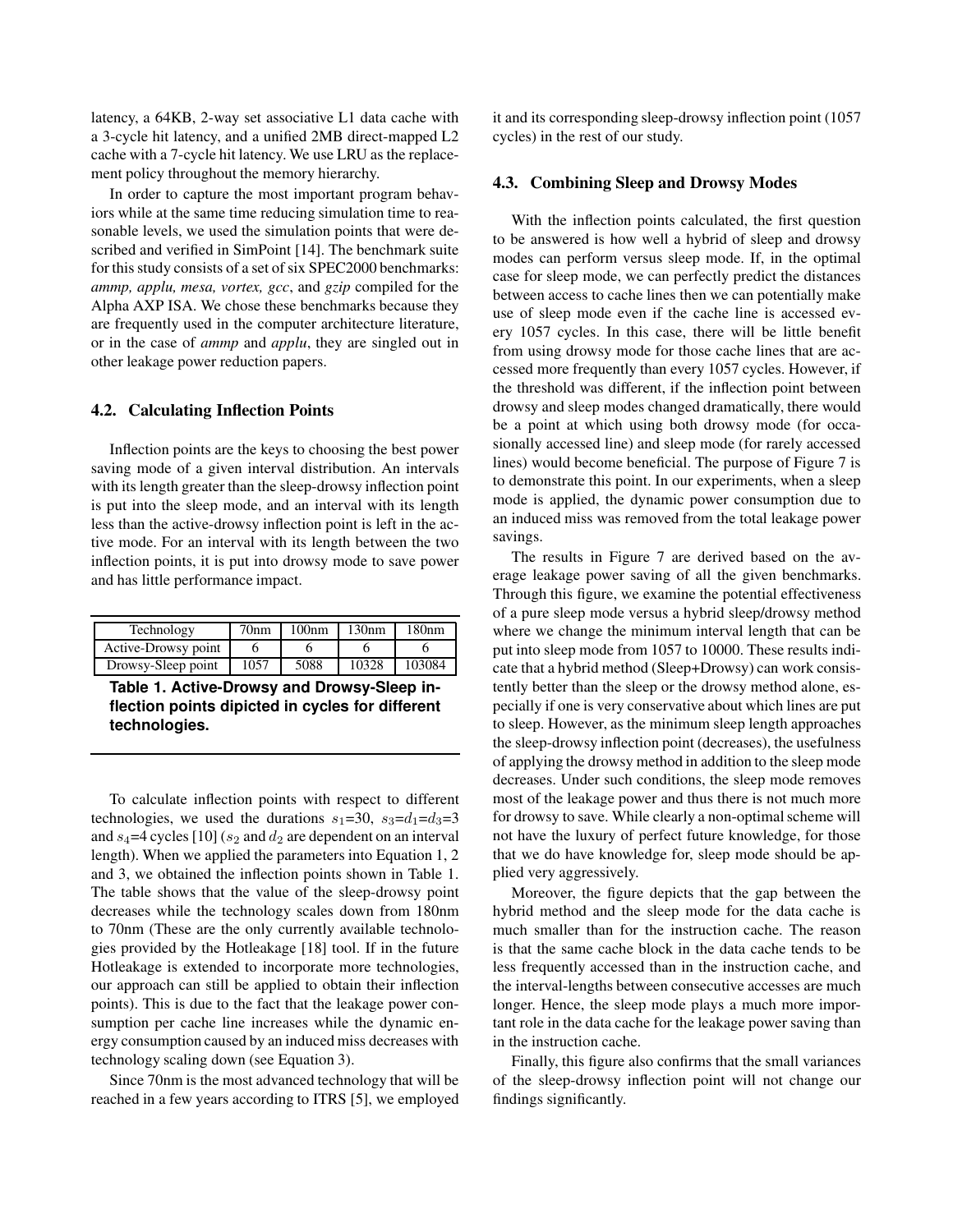



**Figure 7. Comparison of the hybrid method vs. the sleep-mode method for the sleep interval-lengths between 1057 and 10000. The usefulness of applying the drowsy method to save leakage power decreases as the sleep length approaches the sleep-drowsy inflection point, and the sleep mode plays a more important role in the data cache for leakage power saving than in the instruction cache.**



### **4.4. Exploring the Upper Bound**

With the assumption of perfect-prefetching, the upper bound of the leakage power saving was derived in Section 3 based on the two inflection points. We now explore the leakage-power-saving limits of the following methods assuming perfect knowledge of the future address trace:

- *OPT-Drowsy*: The optimal drowsy cache that has no performance penalty for waking up data (although there is a power penalty as discussed in Section 3).
- *OPT-Sleep(10K)*: The optimal cache line sleeping technique that is capable of sleeping all intervals of a size greater than 10K with no performance penalty.
- *Sleep*(10k)<sup>2</sup>: Similar to the OPT-Sleep(10K) with the exception that instead of optimally turning off any cache line

that has an interval larger than 10K, the line must now stay active for 10K and then may be optimally slept.

• *OPT-Hybrid*: The method that optimally combines drowsy and sleep modes based on the inflection points without any performance penalty.

The above listed techniques are depicted by the four leftmost bars of each benchmark in Figure 8. The y-axis is the percent of total leakage power in comparison with a cache in which all lines remain constantly active. As for the two rightmost bars, we will discuss them in Section 5.2.

For the convenience of discussing the implementation of each technique, we define an access interval of a cache line as  $T_i$ . OPT-Drowsy puts the line into the drowsy mode during  $T_i$ , if  $T_i$  is greater than 6; while OPT-Sleep(10K) puts the cache line into the sleep mode during  $T_i$  if  $T_i$  is greater than 10K. We also studied Sleep(10K) to simulate the cache-decay scheme, whose decay interval is 10K. In this case, a cache line is put into the sleep mode for  $(T_i$ -

<sup>2</sup> The sleep(10K) is similar to the cache-decay scheme in [6], in which the decay interval was set to be 10K cycles, and the extra leakage power consumed by the counter per cache line was taken into account.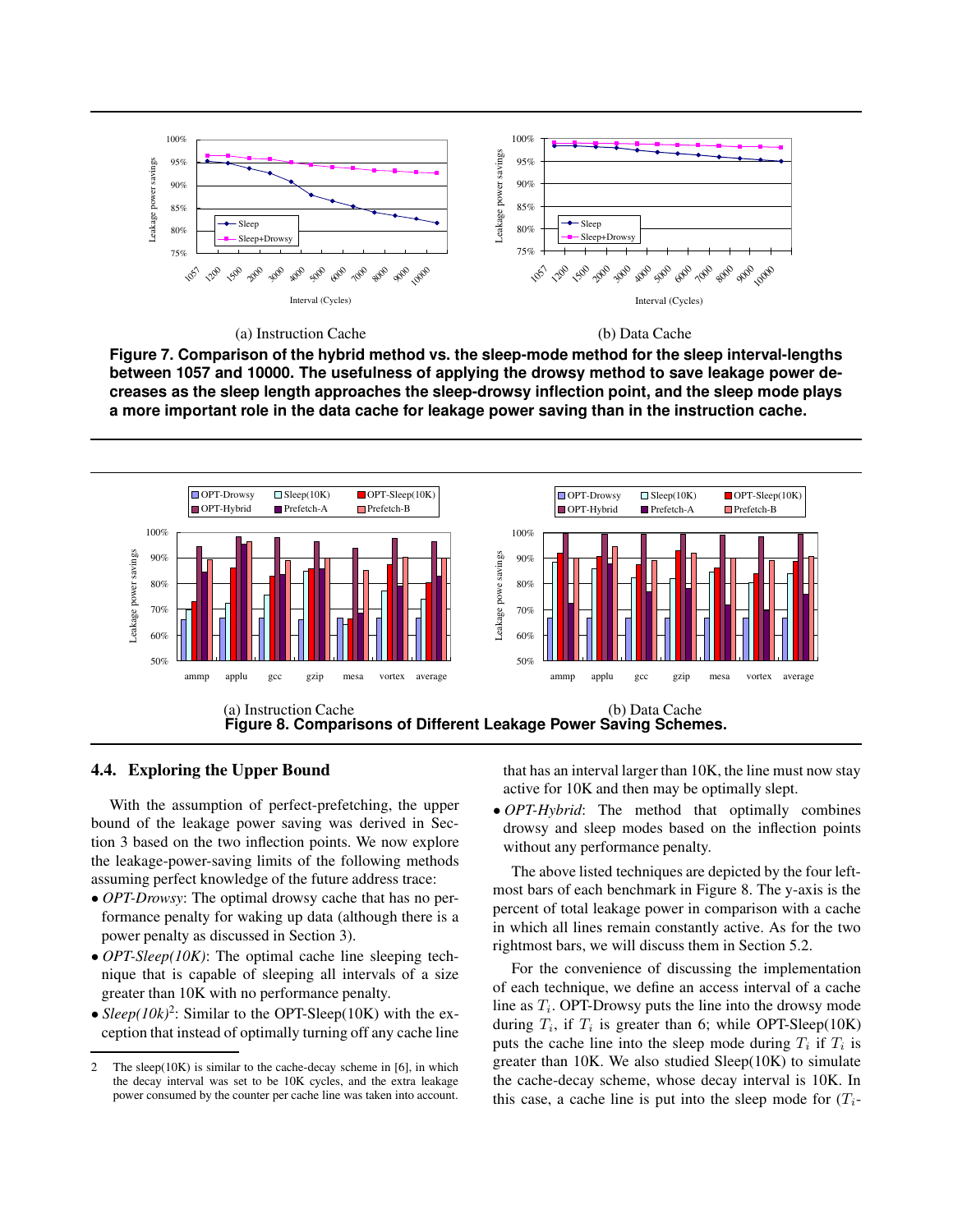10K) cycles if  $T_i$  is greater than 10K. The OPT-Hybrid is to put a cache line into the sleep mode during  $T_i$  if  $T_i$  is greater than 1057, and to put it into the drowsy mode if  $T_i$ falls into the range of (6, 1057). When  $T_i$  is less than 6, all the above methods keep the cache line active to insure fast access time.

Figure  $8(a)$  shows that for the instruction cache, the limit of leakage power saving that OPT-Hybrid can achieve is 96.4%. It is 26% higher than Sleep(10K), 16% higher than OPT-Sleep(10K), and 30% higher than OPT-Drowsy. For the data cache (Figure  $8(b)$ ), the leakage power saving limit is 99.1%, which is 15% higher than the Sleep(10K), 12% higher than the OPT-Sleep(10K), and 33% higher than the OPT-Drowsy. The results indicate that while the initial Drowsy and Sleep techniques devised are quite effective, there is still far more potential left in these techniques. Indeed, the leakage power savings for the optimal case are so large that it is fair to say that leakage power would become a less significant portion of the total overall power if these savings could be realized. All these savings could be realized with new policies for cache management. Of course realizing these optimal numbers requires perfect knowledge of the address trace and timing, which is not typically possessed by a management policy.

#### **4.5. Empirical Study with the Generalized Model**

To show the feasibility of our model while the implementation technology changes over time, we also study 100nm, 130nm and 180nm processes. Table 2 summarizes the optimal leakage saving percentages we can possibly achieve by using OPT-Drowsy, OPT-Sleep, and OPT-Hybrid methods. Instead of using OPT-Sleep(10K) on intervals that are greater than 10K cycles, we study OPT-Sleep to figure out what is the best leakage power saving we can achieve by aggressively turning off all intervals that are greater than the sleep-drowsy inflection point. The OPT-Drowsy and OPT-Hybrid methods are the same as before. The results in the table are the average results over all the benchmark applications.

The table illustrates that the leakage savings for both the instruction and the data caches of using OPT-Hybrid increase with the technology scaling down from 180nm to 70nm. The increment of the possible leakage savings is due to the decrement of the sleep-drowsy inflection point. Moreover, the table shows that for the 180nm technology implementation, the drowsy mode plays a more important role in saving leakage power than the sleep mode does; while for the others, the sleep mode plays a leader role. This can be also attributed to the large difference of the sleep-drowsy inflection points. Finally, the table also reveals that more leakage savings can be possibly achieved with the technology scaling down, which leaves us more space for further im-

|         | Technology        | 70 <sub>nm</sub> | 100nm  | 130nm  | 180 <sub>nm</sub> |
|---------|-------------------|------------------|--------|--------|-------------------|
|         | Vdd(V)            | 0.9              | 1.0    | 1.5    | 2.0               |
|         | Vth (V)           | 0.1902           | 0.2607 | 0.3353 | 0.3979            |
|         | OPT-Drowsy (%)    | 66.4             | 66.6   | 66.6   | 66.7              |
| I-Cache | OPT-Sleep $(\% )$ | 95.2             | 85     | 80.6   | 61.5              |
|         | OPT-Hybrid (%)    | 96.4             | 93.7   | 91.3   | 67.1              |
|         | OPT-Drowsy (%)    | 66.1             | 66.6   | 66.7   | 66.7              |
| D-Cache | OPT-Sleep<br>(%)  | 98.4             | 96.9   | 95.3   | 63.2              |
|         | OPT-Hybrid (%)    | 99.1             | 98.1   | 97.3   | 67.3              |

**Table 2. Optimal Leakage Saving Percentages with Technology Scaling Down.**

provement on leakage power savings.

### **5. Approximating the Perfect Knowledge**

Figure 8 also reveals that even though OPT-Sleep(10K) can achieve a good amount of leakage power saving, there is still great potential to approximate the optimal leakage saving that OPT-Hybrid can accomplish. For instruction cache, the gap is 14.4%, and for data cache, 12.1%. In this section, we will study how prefetching can be employed to approach the optimal in the real situations where perfect knowledge of the future address is unknown.

## **5.1. Approximation of the Perfect Knowledge with Prefetching**

In Section 3, we provide the upper bound of leakage saving, yet it is derived assuming perfect knowledge of the timing of the address trace. This information is used to insure that no additional latency overhead will be added to the next access of the cache line for either scheme because performance overhead can be perfectly overlapped with the length of the interval (see Figure 3.) As a result, there will be no extra stalls that result in leakage power consumption of the whole system.

While the upper bound on the amount of savings that can be achieved is a useful notion to characterize, an actual implementation will require that we approximate this perfect knowledge. Luckily, such a set of future address predictions is already well studied in a different area of processor research — prefetching. The goal of prefetching is to accurately predict future access patterns so that they can be optimistically fetched from memory before their use. We propose that prefetching can optimistically re-fetch data that has been either turned off for sleep mode or put into a drowsy state. This would allow a more aggressive sleep mode policy as the penalty that is normally associated with sleeping a line can be fully or partially hidden by the approximated future knowledge that prefetching provides.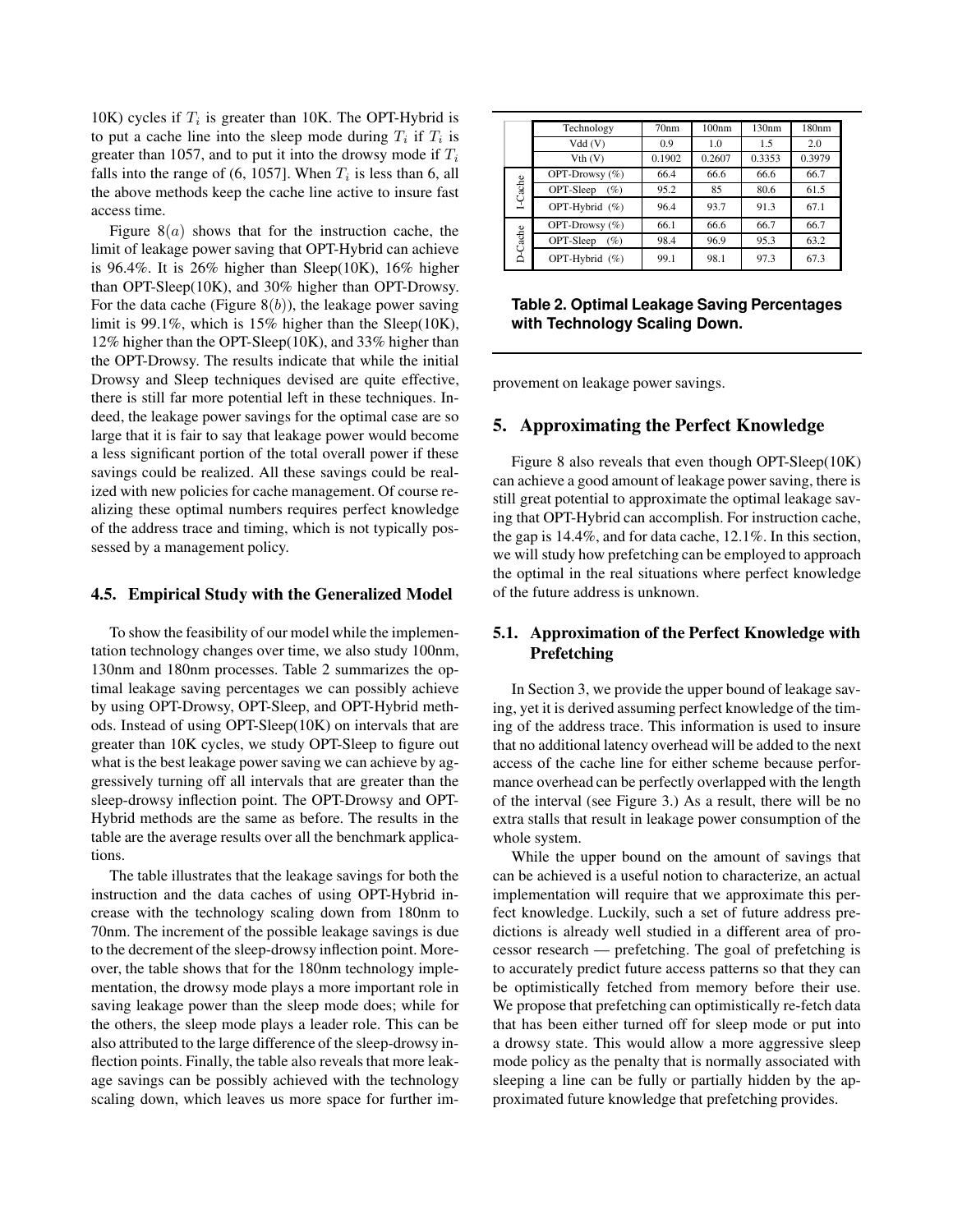Prefetching is one of the primary techniques used in modern processors to tolerate memory latency. Many models have been proposed for prefetching either instructions or data to reduce latency, ranging from compiler-based prefetching [11] to hardware-based prefetching [13]. In this paper, we examine the potential use of two hardware based schemes to capture simple but frequent forms of misses: next-line prefetching and stride-based prefetching.

The idea behind next-line prefetching is that a cache miss will likely be followed by one or more cache misses to consecutive cache blocks. Because programs exhibit a great deal of spatial locality, this form of prefetching is very effective in hiding latency, and meanwhile is fairly straightforward to implement.

Stride-based prefetching is to eliminate miss patterns that follow a regular pattern but access non-sequential cache blocks. This type of accesses frequently occurs in programs that use multidimensional arrays. To capture this type of misses, Farkas et al [3] showed that the most efficient way is by examining the access patterns on a per static load basis. A miss is taken as stride miss if the same stride has been seen at least twice for the static load accesses.

In this study, we employ the next-line prefetching technique for the instruction cache, and both next-line and stride-based techniques for the data cache, since most of the cache misses can be captured by these schemes based on the study in [13].

### **5.2. Employing Prefetching to Approach the Limit of Leakage Power Savings**

With the attempt to approach the upper bounds, we took the access intervals within which one or more accesses to the previous cache line occurs as prefetchable (P) and the other intervals as non-prefetchable (NP). Since the intervals that are less than 6 are always kept active and there is no need to prefetch them, they are counted as non-prefetchable. The prefetchability is deduced as the number of prefetchable intervals over the total number of intervals.

Figure 9 shows the prefetchability of cache accesses. We divided the intervals into three types,  $(0, 6)$ ,  $(6, 1057)$ , and  $(1057, +\infty)$ , based on their lengths. The shaded areas within the range of  $(6, 1057] \cup (1057, +\infty)$  cover the percentage of the intervals that are prefetchable, and the other areas cover the intervals that are non-prefetchable. For the instruction cache, the prefetchability of using the next-line prefetching technique (P-NL) is 23%; and for the data cache, the prefetchabilities of using the next-line (P-NL) and the stride-based (P-stride) prefetching techniques are 16.3% and 5.1% respectively. So, the total prefetchability out of all intervals is 23% for the instruction cache and 21.4% for the data cache.

| Interval          | Prefetchable | Nonprefetchable |
|-------------------|--------------|-----------------|
| $(1057, +\infty)$ | Sleep        | Active          |
| (6,1057]          | Drowsy       | Active          |
| Interval          | Prefetchable | Nonprefetchable |
| $(1057, +\infty)$ | Sleep        | <b>Drowsy</b>   |
| (6, 1057]         | Drowsy       | Drowsy          |

) Prefetch-A

) Prefetch-B

**Table 3. Prefetch-A and Prefetch-B methods, emphasizing high performance and high leakage power saving, respectively.**

When employing prefetching to approach the upper bound, we designed two methods: Prefetch-A and Prefetch-B based on the understanding of the two fundamental objectives of pursuing high performance and low power.

- *Prefetch-A* was designed to provide the best performance that the corresponding prefetching techniques could achieve.
- *Prefetch-B* was designed to provide the best power saving that the corresponding prefetching techniques could achieve.

Table 3 details the two methods. For both of them, when an interval was identified as prefetchable, a corresponding low power mode was applied onto it. For the nonprefetchable cases, Prefetch-A keeps the cache lines always on, while Prefetch-B puts them into drowsy mode.

The limit results with prefetching are shown as the two rightmost bars in Figure 8. From the figure, we can have the following four observations. Prefetch-B can closely approach the optimal (within 5.3% for the instruction cache and within 6.7% for the data cache). For the instruction cache, Prefetch-A achieved 10% better than Sleep(10K) and Prefetch-B achieved 21% better than Sleep(10K); and for the data cache, Prefetct-B achieved 7% better than Sleep(10K). The leakage power difference between Prefetch-A and Prefetch-B is due to the unprefetchable intervals within the range of  $(1057, +\infty)$ , and it can be alleviated by employing more sophisticated prefetching techniques. Finally, the best design trade-off of power and performance is somewhere in between of the Prefetch-A and Prefetch-B methods, which will be studied in our future work.

### **6. Conclusions**

Leakage power dissipation is quickly becoming a major concern in designing high performance processors. In this paper we explore the limits to which known circuit level techniques can be combined and employed to save cache leakage power using new management methods and protocols. In addition, we developped a parameterized model to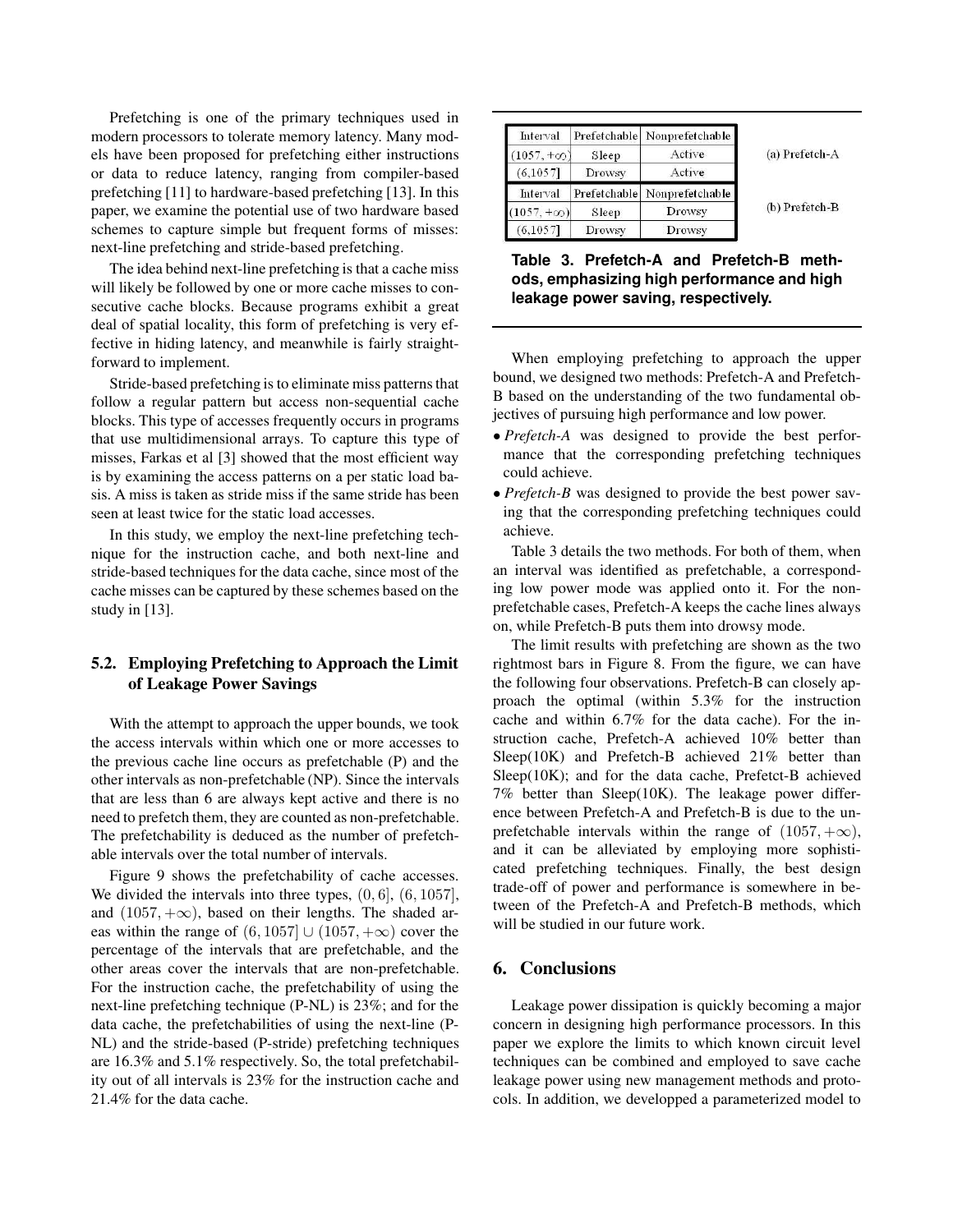

determine the optimal leakage savings while the implementation technology changes over time. We also find that it is possible with perfect knowledge of the future address trace to reduce the amount of power dissipated by the instruction cache down by a factor of 5.3 from known techniques (2 for the data cache). At this level, the leakage power of the cache would become a less serious problem. We further show that, while a hybrid method that combines both sleep and drowsy modes is not very useful if each is used optimally, it can substantially reduce leakage power by applying the appropriate power saving mode on each access interval when the assumptions are less favorable. One such less favorable assumption is that perfect knowledge of the future is unknown, but it can be approximated using prefetching. We evaluate the potential usefulness of next-line and stride-based prefetching toward reducing leakage power and show that if prefetching can be used to guide sleep mode and drowsy mode is used the other times then the leakage power dissipation will be within a factor of 2.5 from the optimal.

### **References**

- [1] L. Belady. A study of replacement of algorithms for a virtual storage computer. *IBM Systems Journal*, 5(2):78–101, 1966.
- [2] R. Desikan, D. Burger, S. W. Keckler, and T. M. Austin. Simalpha: a validated execution driven alpha 21264 simulator. Technical Report TR-01-23, Department of Computer Sciences, University of Texas at Austin, 2001.
- [3] K. Farkas, P. Chow, N. Jouppi, and Z. Vranesic. Memorysystem design considerations for dynamically-scheduled processors. In *In ISCA-24*, June 1997.
- [4] S. Heo, K. Barr, M. Hampton, and K. Asanovic. Dynamic fine-grain leakage reduction using leakage-biased bitlines. In *the ISCA-29*, Anchorage, Alaska, May 2002.
- [5] International technology roadmap for semiconductors. http://public.itrs.net.
- [6] S. Kaxiras, Z. Hu, and M. Martonosi. Cache decay: exploiting generational behavior to reduce cache leakage power. In *the ISCA-28*, Gőteborg, Sweden, June 2001.
- [7] R. Kessler. The alpha 21264 microprocessor'. In *IEEE Micro*, pages 24–36, Mar. 1999.
- [8] N. Kim, K. Flautner, D. Blaauw, and T. Mudge. Circuit and microarchitectural techniques for reducing cache leakage power. *IEEE Trans. VLSI*, 12(2):167–184, Feb. 2004.
- [9] N. Kim and T. Mudge. Single vdd and single vt superdrowsy techniques for low-leakage high-performance instruction caches. In *Proc. of the ISLPED*, Newport Beach, CA, Aug. 2004.
- [10] Y. Li, D. Parikh, Y. Zhang, K. Sankaranarayanan, K. Skadron, and M. Stan. State-preserving vs. non-statepreserving leakage control in caches. In *DATE*, Feb. 2004.
- [11] Todd C. Mowry, Monica S. Lam, and Anoop Gupta. Design and evaluation of a compiler algorithm for prefetching. In *ASPLOS 1992*, pages 62–73, Oct. 1992.
- [12] M.D. Powell, S. Yang, B. Falsafi, K. Roy, and T. N. Vijaykumar. Reducing leakage in a high-performance deepsubmicron instruction cache. *IEEE Transactions on VLSI*, 9(1), Feb. 2001.
- [13] S. Sair, T. Sherwood, and B. Calder. Quantifying load stream behavior. In *the HPCA-8*, Feb. 2002.
- [14] T. Sherwood, E. Perelman, G. Hamerly, and Brad Calder. Automatically characterizing large scale program behavior. In *ASPLOS 2002*, San Jose, CA, Oct. 2002.
- [15] P. Shivakumar and N.P. Jouppi. Cacti 3.0: An integrated cache timing, power, and area model. Technical Report WRL-2001-2, HP Labs Technical Reports, Dec. 2001.
- [16] S. Velusamy, K. Sankaranarayanan, D. Parikh, T. Abdelzaher, and K. Skadron. Adaptive cache decay using formal feedback control. In *2002 Workshop on Memory Performance Issues in conjunction with ISCA-29*, Anchorage, Alaska, May 2002.
- [17] W. Zhang, J. S. Hu, V. Degalahal, M. Kandemir, N. Vijaykrishnan, and M. J. Irwin. Complier-directed instruction cache leakage optimization. In *IEEE Micro-35*, Istanbul, Turkey, Nov. 2002.